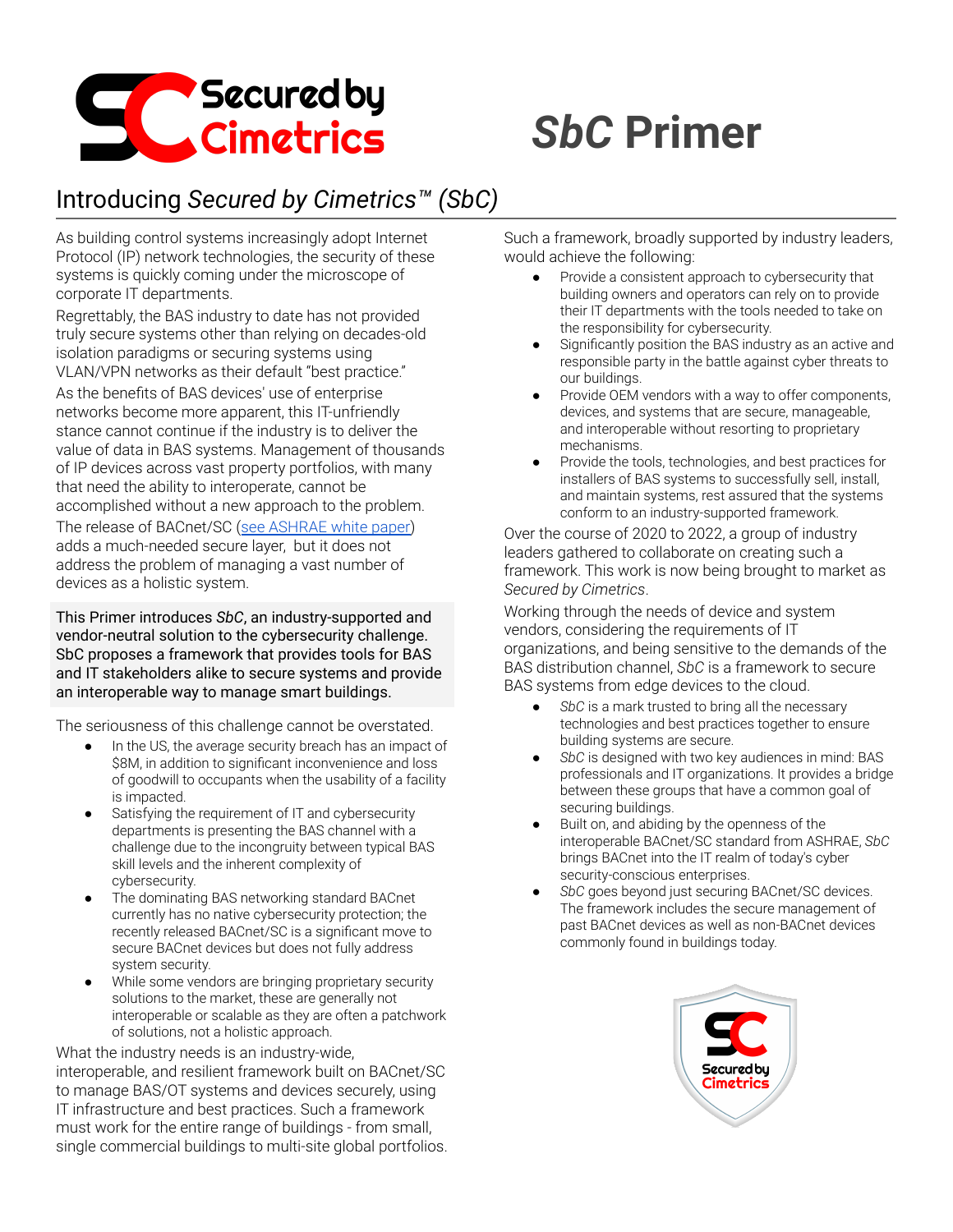# For Building Owners/Operators

Faced with post-pandemic challenges and grueling economic pressures, building owners and operators are also agonizing about the cybersecurity of their facilities.

Relying on both IT and OT departments is easier said than done. The two have different norms, tools, and conflicting objectives; IT's prioritization is on the Confidentiality, Integrity, Availability (CIA) triad, while OT's is on Availability, Integrity, and Confidentiality (AIC). In today's paradigm, you, the building owner/operator, are bearing the risk of cybersecurity attacks, where the damage to operation, business, and reputation from a cybersecurity breach can be significant.

#### In reality, no one person in your organization is accountable for the cybersecurity of your buildings.

The impact of this reality is significant:

- The cost of a security incident is estimated at \$8M for a successful breach (US).
- Ask your IT department if they have visibility of OT devices in your building. Chances are they do not.
- OT's priority on the availability of *your* facility can lead to the installation of unsanctioned networks and devices not under the auspices of IT, increasing your risk.

Because of the above, incident detection often falls between IT and OT responsibility areas, a critical follow-on response and recovery activities to attacks is often incongruous with your risk mitigation objectives. By providing management tools and best practices that solve both IT and OT challenges collaboratively, you can manage and reduce your cybersecurity risk, and minimize the potential disruptions to your building.

For more than two decades, the building automation industry has widely adopted BACnet as the standard for devices, networks, and systems. Your buildings are likely to have a significant number of BACnet devices today.

#### Enter *Secured by Cimetrics*

*SbC* is a security management framework conceived by industry collaboration to enable both IT and OT stakeholders to holistically manage BAS/OT devices using IT tools and best practices.

*SbC* bridges the IT/OT gap while reducing complexity and risk, and future-proofing your buildings.

*SbC* is an open industry-created framework that promotes competition to give you choice and manage your costs.

*SbC* gives IT departments the tools to secure OT devices, and OT departments the tools to securely manage their devices according to IT/CISO policies.

### For Specifying Engineers

For decades, specifying engineers have become a critical part of the design and installation of smart BAS devices/systems in smart buildings.

Over the years these systems have become increasingly more complex and have continually stretched the traditional skillsets of specifying engineers.

There is no subject as critical for buildings as security from cyber threats, and there is nothing more important than for specifications to include language that protects such systems from cyber breaches.

It falls to specifying engineers to include specification language to ensure systems are secure. Without this, the reliability of building automation systems cannot be assured, and the building is at risk over its lifetime.

#### The reality is that engineers must satisfy IT departments regarding the cybersecurity of systems they specify.

Consider the following challenges:

- IT departments now demand a comprehensive approach to how BAS systems are secured as part of control/automation specifications.
- The complex and ever-changing cyber landscape makes highly prescriptive and granular specifications impractical.
- Cybersecurity risk mitigation is no longer a nice-to-have, it is essential for all specifications.

By recognizing an industry-wide interoperable and resilient cybersecurity framework to manage buildings, you can ensure you are specifying the best technology and practices that would be accepted by IT and BAS implementers alike.

A broad industry-wide framework ensures BAS security is based on the latest technology and best practices. Such a framework provides for an easy-to-use specification language and guidance for holistic security.

A secure and interoperable framework would encourage system vendor competition and future-proof buildings you specify by mitigating the risks to you, contractors, installers, owners, operators, and IT departments.

#### *SbC* helps to secure the systems you specify.

Specify *SbC* as a framework to interoperably secure BACnet-based control and automation systems. *SbC* is an industry-backed, multi-vendor framework to secure BAS networks, ensuring the core interoperability tenet of BACnet.

*SbC* is designed to satisfy the needs of BAS installers and IT departments alike.

*SbC* leverages you and the industry's familiarity with BACnet, the ASHRAE standard for automation and control with IT standards.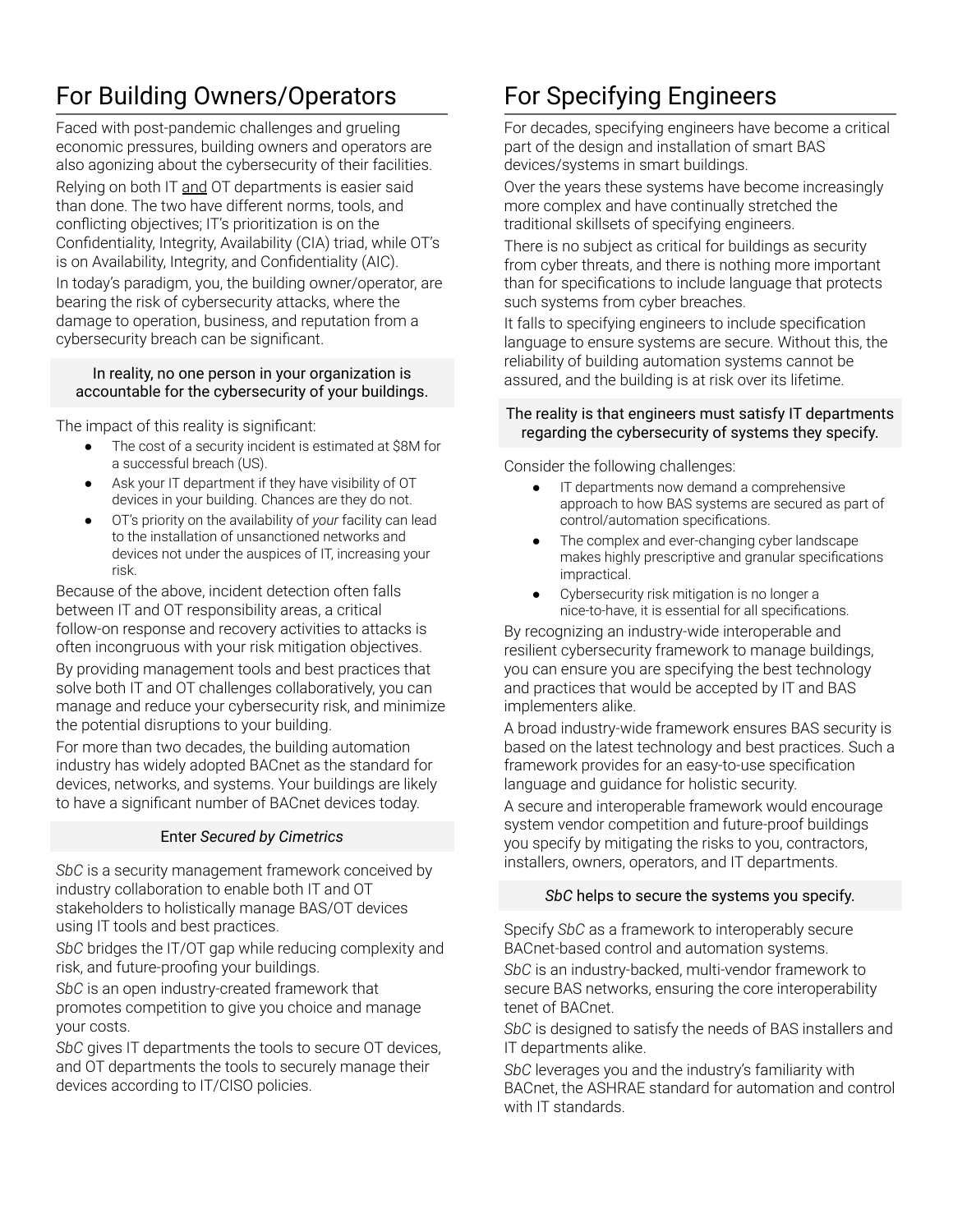# For the BAS Channel

Sellers and installers of building control and automation systems see first-hand the opportunities that come from adopting IT-based systems: remote management, integration, analytics, energy efficiency, and much more. Channel professionals also see the challenges IT-based systems bring, especially protecting such IP networks from cyber-attacks to corporate information systems.

It is common to have IT department staff be gatekeepers in the installation of any networks that touch corporate information infrastructure. They are part of project meetings from day one!

While some organizations are ramping up expensive and hard-to-find IT skills, the fast-moving cybersecurity landscape makes it hard to counter IT/CISO professionals whose job it is to be very well informed and demanding.

#### What if you can turn IT gatekeepers into strategic assets to help you?

Consider the following:

- Channel sales staff are now required to propose their solutions to IT departments from the start.
- Typically, less than 5% of BAS channel staff have adequate IT credentials/experience.
- Aggressive IT integrators are bidding and winning projects, relegating you to a sub-contract role.
- You are responsible for the security of systems you install for many years beyond handoff.

Using an industry-wide BACnet managed framework that secures devices/systems to the demands of IT, while addressing the need to manage BAS, is the best way to secure projects with existing skills, use labor efficiently, return a healthy bottom line, and minimize risk.

This approach will enable you to lead the conversation with security and make conversations with IT easier. This approach leverages the value of BACnet, removing the reliance on proprietary solutions in a way that IT professionals would consider secure.

#### *Secured by Cimetrics* is your strategic asset.

*SbC* provides retrofit opportunities to secure older BACnet devices, non-BACnet systems and an opportunity to grow your business into the profitable IT landscape. *SbC* mitigates ongoing cybersecurity risks for your organization and your client's buildings.

*SbC* provides IT-centric white papers and collateral validated by both the BAS and IT industries.

*SbC* provides guidance and specs on selling and implementing secure multi-vendor BACnet systems.

*SbC* enables easy and secure access to BAS data for analytics, FDDO, integration, and other purposes.

# For IT Organizations

With the proliferation of IP BAS/OT devices in buildings comes the task of managing and mitigating a new attack vector through these networks that comprise thousands of devices, often in hard-to-reach locations of facilities. Many OT installers resort to installing Internet-accessible shadow networks, creating new attack surfaces and challenges to IT/CISO departments, often for decades. IT departments have the responsibility and accountability for the security of these BAS/OT networks, but seldom do they have the tools or resources to manage their risks. This is a significant risk for building owners/operators, expecting IT to take on a task they are not equipped to do.

#### What if the security of BAS/OT devices can be managed using standard IT tools and processes?

Such a new approach would provide the following:

- Mitigation of OT security attack surfaces from devices not previously detectable by IT tools.
- Enables IT departments to manage IP addresses needed by OT using existing network tools.
- Significantly reduce BAS/OT-related UDP broadcast traffic and unwanted network storms.
- Remove the need for parallel and risky OT networks not managed or sanctioned by IT.
- Use of firewall-friendly encrypted TLS as the network transport protocol.

Managing OT cybersecurity using a framework designed for IT enables you to use IT technologies, practices, and policies based on the NIST [Framework](https://www.nist.gov/cyberframework) to identify, protect, detect, respond, and recover from OT breaches.

Such a framework has to be built on commonly used IT protocols such as TCP/IP with TLS and DHCP. The framework must also integrate with SIEM, SOAR, and Syslog tools that are in place today at IT departments.

Such a framework must provide control of BAS/OT devices, including risk profiles and the ability to isolate suspicious segments in cooperation with BAS staff. Such a framework provides layers of security, in-depth strategies, and complements IT measures such as NGFW and VPN/VLAN, which are adopted by most enterprises.

#### Using *SbC* to manage BAS/OT

*SbC* is an industry-wide framework supported by all major vendors in the BAS/OT industry.

*SbC* isolates and manages BAS/OT systems on IT infrastructure using modern IT techniques.

*SbC* integrates with SIEM, SOAR, and other tools on-prem and/or in the cloud.

*SbC* provides peace of mind and mitigates risks.